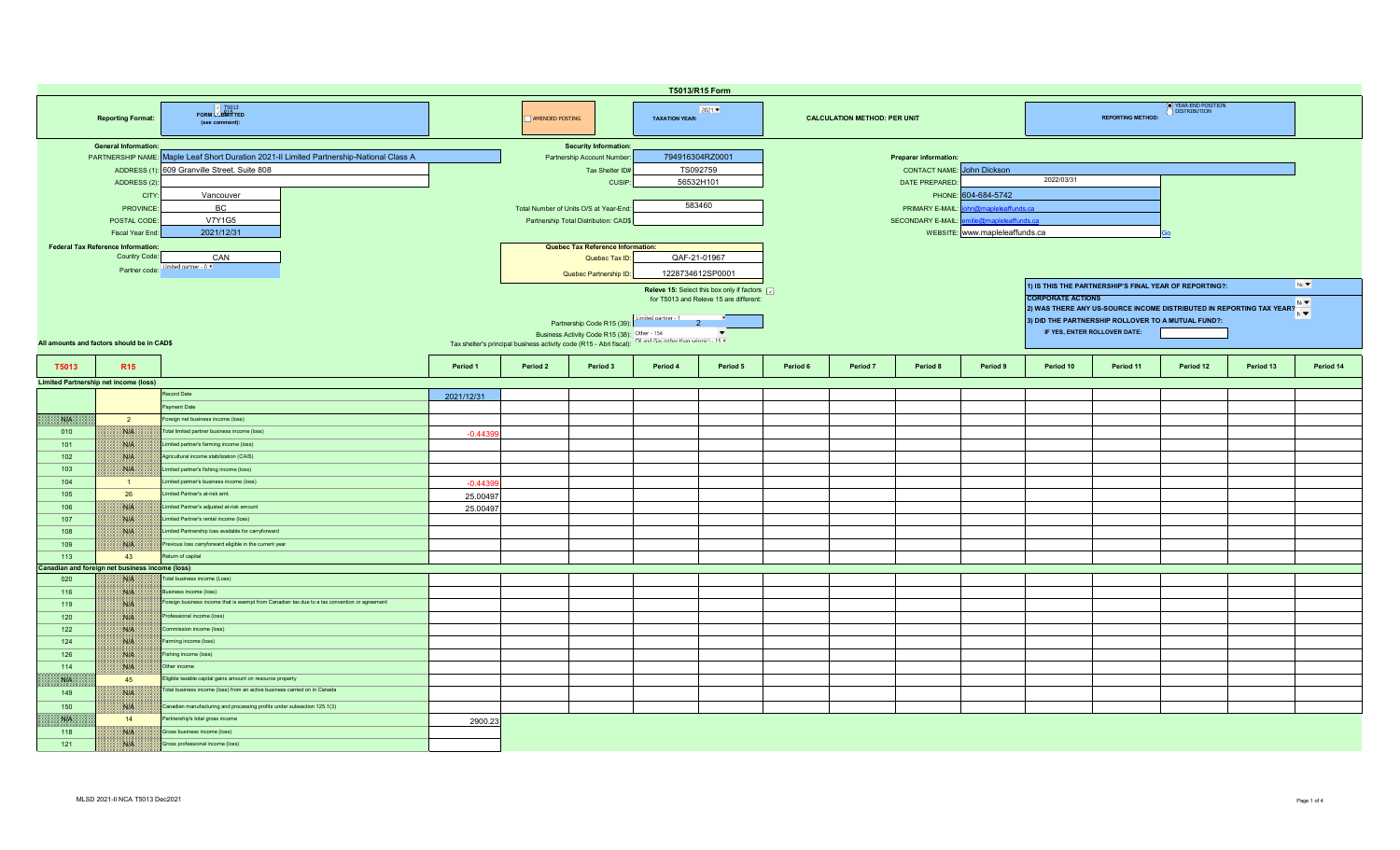| T5013                        | R <sub>15</sub>                                       |                                                                                                 | Period 1 | Period 2 | Period 3 | Period 4 | Period 5 | Period 6 | Period 7 | Period 8 | Period 9 | Period 10 | Period 11 | Period 12 | Period 13 | Period 14 |
|------------------------------|-------------------------------------------------------|-------------------------------------------------------------------------------------------------|----------|----------|----------|----------|----------|----------|----------|----------|----------|-----------|-----------|-----------|-----------|-----------|
| 123                          | W                                                     | Gross commission income (loss)                                                                  |          |          |          |          |          |          |          |          |          |           |           |           |           |           |
| 125                          | <b>NIB</b>                                            | Gross farming income (loss)                                                                     |          |          |          |          |          |          |          |          |          |           |           |           |           |           |
| 127                          | NIA                                                   | Gross fishing income (loss)                                                                     |          |          |          |          |          |          |          |          |          |           |           |           |           |           |
|                              |                                                       | >>> Canadian and foreign net business income (loss) - Jurisdiction Allocation                   |          |          |          |          |          |          |          |          |          |           |           |           |           |           |
| $\blacktriangledown$         |                                                       |                                                                                                 |          |          |          |          |          |          |          |          |          |           |           |           |           |           |
| $\blacktriangledown$         |                                                       |                                                                                                 |          |          |          |          |          |          |          |          |          |           |           |           |           |           |
| $\blacktriangledown$         |                                                       |                                                                                                 |          |          |          |          |          |          |          |          |          |           |           |           |           |           |
| $\blacktriangledown$         |                                                       |                                                                                                 |          |          |          |          |          |          |          |          |          |           |           |           |           |           |
| $\blacktriangledown$         |                                                       |                                                                                                 |          |          |          |          |          |          |          |          |          |           |           |           |           |           |
| $\blacktriangledown$         |                                                       |                                                                                                 |          |          |          |          |          |          |          |          |          |           |           |           |           |           |
| $\blacktriangledown$         |                                                       |                                                                                                 |          |          |          |          |          |          |          |          |          |           |           |           |           |           |
|                              | Canadian and foreign investments and carrying charges |                                                                                                 |          |          |          |          |          |          |          |          |          |           |           |           |           |           |
| 110                          | $\overline{\mathbf{3}}$                               | Canadian and foreign net rental income (loss)                                                   |          |          |          |          |          |          |          |          |          |           |           |           |           |           |
| 111                          | $\overline{4}$                                        | Foreign net rental income (loss)                                                                |          |          |          |          |          |          |          |          |          |           |           |           |           |           |
| 112                          | NA                                                    | Foreign net rental income that is exempt from Canadian tax due to a tax convention or agreement |          |          |          |          |          |          |          |          |          |           |           |           |           |           |
| 117                          | <b>Nie</b>                                            | Gross Canadian and foreign rental income                                                        |          |          |          |          |          |          |          |          |          |           |           |           |           |           |
| 128                          | $\overline{7}$                                        | nterest from Canadian sources                                                                   |          |          |          |          |          |          |          |          |          |           |           |           |           |           |
|                              |                                                       |                                                                                                 | 0.00497  |          |          |          |          |          |          |          |          |           |           |           |           |           |
| 146                          | 7                                                     | Other investment income                                                                         |          |          |          |          |          |          |          |          |          |           |           |           |           |           |
| $128 + 146$                  | Total of 7                                            |                                                                                                 | 0.00497  |          |          |          |          |          |          |          |          |           |           |           |           |           |
| 129                          | 6 <b>B</b>                                            | Actual amount of dividends (other than eligible dividends)                                      |          |          |          |          |          |          |          |          |          |           |           |           |           |           |
| 132                          | 6A                                                    | Actual amount of eligible dividends                                                             |          |          |          |          |          |          |          |          |          |           |           |           |           |           |
| 135                          | 8                                                     | oreign dividend and interest income                                                             |          |          |          |          |          |          |          |          |          |           |           |           |           |           |
| 137                          | 13                                                    | susiness investment loss                                                                        |          |          |          |          |          |          |          |          |          |           |           |           |           |           |
| 145                          | 15B                                                   | Oividend rental arrangement compensation payments                                               |          |          |          |          |          |          |          |          |          |           |           |           |           |           |
| 210                          | <b>15A</b>                                            | Total carrying charges                                                                          |          |          |          |          |          |          |          |          |          |           |           |           |           |           |
|                              |                                                       | >>> Canadian and foreign investments and carrying charges - Jurisdiction allocation             |          |          |          |          |          |          |          |          |          |           |           |           |           |           |
| $\blacktriangledown$         |                                                       |                                                                                                 |          |          |          |          |          |          |          |          |          |           |           |           |           |           |
| $\blacktriangledown$         |                                                       |                                                                                                 |          |          |          |          |          |          |          |          |          |           |           |           |           |           |
| $\overline{\phantom{a}}$     |                                                       |                                                                                                 |          |          |          |          |          |          |          |          |          |           |           |           |           |           |
| $\blacktriangledown$         |                                                       |                                                                                                 |          |          |          |          |          |          |          |          |          |           |           |           |           |           |
| $\overline{\phantom{0}}$     |                                                       |                                                                                                 |          |          |          |          |          |          |          |          |          |           |           |           |           |           |
| $\blacktriangledown$         |                                                       |                                                                                                 |          |          |          |          |          |          |          |          |          |           |           |           |           |           |
| ther amounts and information |                                                       |                                                                                                 |          |          |          |          |          |          |          |          |          |           |           |           |           |           |
| 030                          | NIA                                                   | Total capital gain (loss)                                                                       |          |          |          |          |          |          |          |          |          |           |           |           |           |           |
| 151                          | 10                                                    | Capital gains (losses) [R15: used to calculate the deduction]                                   |          |          |          |          |          |          |          |          |          |           |           |           |           |           |
| 151                          | 12                                                    | Capital gains (losses) [R15: not used to calculate the deduction]                               |          |          |          |          |          |          |          |          |          |           |           |           |           |           |
| 159                          | 11                                                    | Capital gains reserve                                                                           |          |          |          |          |          |          |          |          |          |           |           |           |           |           |
| 040                          | 5 <sub>5</sub>                                        | Capital cost allowance                                                                          |          |          |          |          |          |          |          |          |          |           |           |           |           |           |
| NA                           | 9                                                     | Patronage dividends from a cooperative                                                          |          |          |          |          |          |          |          |          |          |           |           |           |           |           |
| SSB.                         | 16                                                    | Quebec income tax withheld at source                                                            |          |          |          |          |          |          |          |          |          |           |           |           |           |           |
| WB.                          | 34                                                    | R15: Exploration expenses - Northern Quebec                                                     |          |          |          |          |          |          |          |          |          |           |           |           |           |           |
| 水田                           | 21B                                                   | nvestment tax credit (R15 only: Other Property)                                                 |          |          |          |          |          |          |          |          |          |           |           |           |           |           |
| <b>SAFE</b>                  | 24A                                                   | Member Corp's share of debt                                                                     |          |          |          |          |          |          |          |          |          |           |           |           |           |           |
| S.B                          | 24B                                                   | Member Corp's share of qualified property                                                       |          |          |          |          |          |          |          |          |          |           |           |           |           |           |
| <b>SALE</b>                  | <b>24C</b>                                            | Member Corp's share of total assets                                                             |          |          |          |          |          |          |          |          |          |           |           |           |           |           |
| <b>SIE</b>                   | 27                                                    | imited Partnership Loss                                                                         |          |          |          |          |          |          |          |          |          |           |           |           |           |           |
| SVN.                         | 32                                                    | Exploration exp. Incurred in Quebec                                                             |          |          |          |          |          |          |          |          |          |           |           |           |           |           |
| NP                           | 33                                                    | Surface mining/oil&gas exploration exp. in Quebec                                               |          |          |          |          |          |          |          |          |          |           |           |           |           |           |
| NB.                          | $35 - 28$                                             | Amt. Of assistance corresponding to exp. Reported in 28 on R15                                  |          |          |          |          |          |          |          |          |          |           |           |           |           |           |
| Nik                          | 35-29                                                 | Amt. Of assistance corresponding to exp. Reported in 30 on R15                                  |          |          |          |          |          |          |          |          |          |           |           |           |           |           |
| <b>SAFE</b>                  | 35-30                                                 | Amt. Of assistance corresponding to exp. Reported in 32 on R15                                  |          |          |          |          |          |          |          |          |          |           |           |           |           |           |
| SS                           | 35-32                                                 | Amt. Of assistance corresponding to exp. Reported in 33 on R15                                  |          |          |          |          |          |          |          |          |          |           |           |           |           |           |
|                              |                                                       |                                                                                                 |          |          |          |          |          |          |          |          |          |           |           |           |           |           |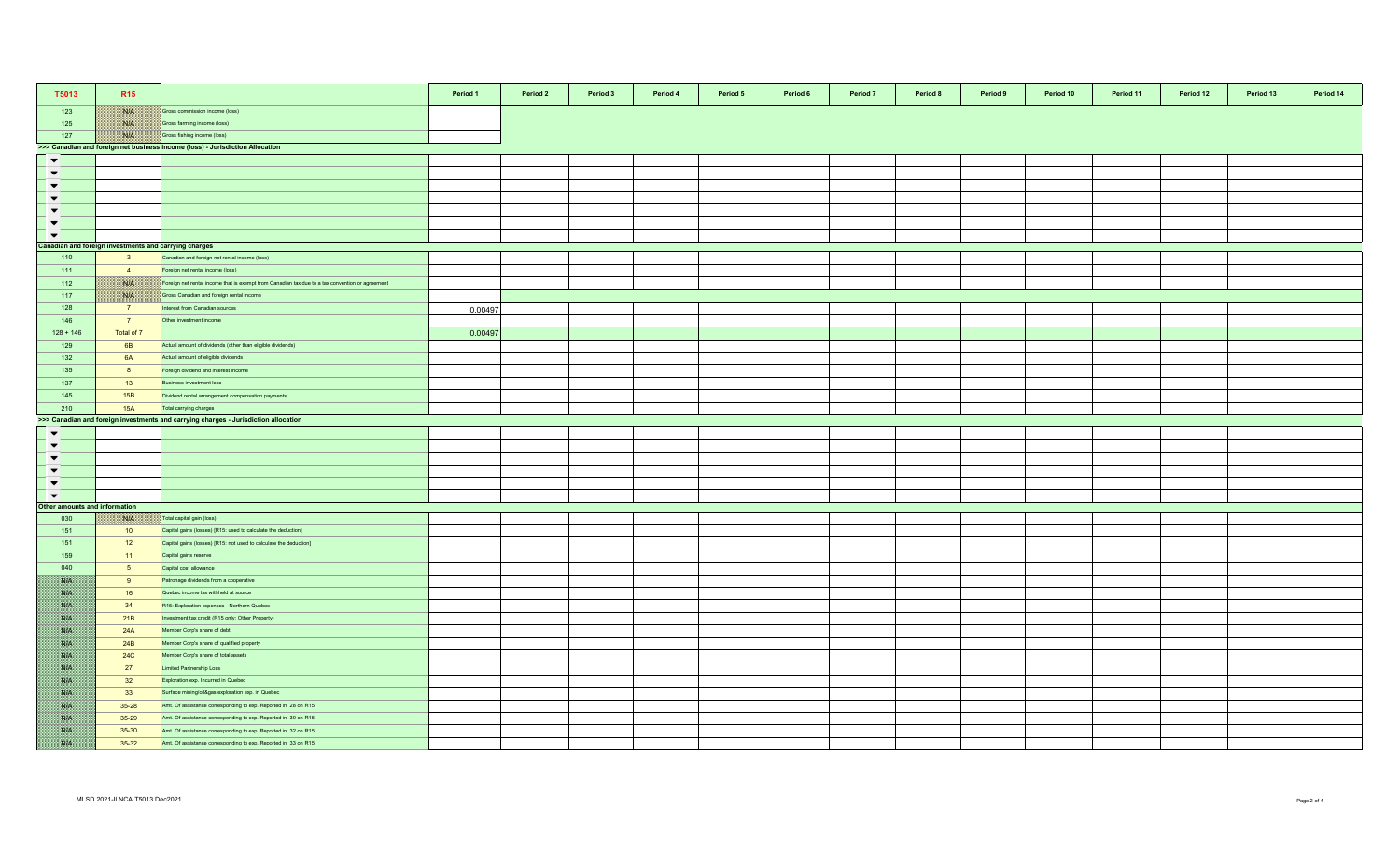| T5013                                                                                                                                | R <sub>15</sub>     |                                                                         | Period 1 | Period 2 | Period 3 | Period 4 | Period 5 | Period 6 | Period 7 | Period 8 | Period 9 | Period 10 | Period 11 | Period 12 | Period 13 | Period 14 |
|--------------------------------------------------------------------------------------------------------------------------------------|---------------------|-------------------------------------------------------------------------|----------|----------|----------|----------|----------|----------|----------|----------|----------|-----------|-----------|-----------|-----------|-----------|
| <b>SUN</b>                                                                                                                           | 35-33               | Amt. Of assistance corresponding to exp. Reported in 33 on R15          |          |          |          |          |          |          |          |          |          |           |           |           |           |           |
| W                                                                                                                                    | 35-34               | Research amt. of assistance corresponding to exp. Reported in 34 on R15 |          |          |          |          |          |          |          |          |          |           |           |           |           |           |
| <b>SSLEE</b>                                                                                                                         | 42                  | Percentage of business carried on in Quebec by the partnership          |          |          |          |          |          |          |          |          |          |           |           |           |           |           |
| 171                                                                                                                                  | 17                  | Foreign tax paid on non-business income                                 |          |          |          |          |          |          |          |          |          |           |           |           |           |           |
| 172                                                                                                                                  | 18                  | oreign tax paid on business income                                      |          |          |          |          |          |          |          |          |          |           |           |           |           |           |
| 173                                                                                                                                  | 28                  | Cdn Exploration Expenses (CEE)                                          |          |          |          |          |          |          |          |          |          |           |           |           |           |           |
| 174                                                                                                                                  | 29                  | Cdn Development expenses (CDE)                                          |          |          |          |          |          |          |          |          |          |           |           |           |           |           |
| 175                                                                                                                                  | 30                  | Cdn Oil and gas property exp (COPGE)                                    |          |          |          |          |          |          |          |          |          |           |           |           |           |           |
| 176                                                                                                                                  | 31                  | Foreign exploration and development expenses (FEDE)                     |          |          |          |          |          |          |          |          |          |           |           |           |           |           |
| 182                                                                                                                                  | 19                  | Eligible amount of charitable donations                                 |          |          |          |          |          |          |          |          |          |           |           |           |           |           |
| 183                                                                                                                                  | 20                  | Eligible amount of cultural and ecological gifts                        |          |          |          |          |          |          |          |          |          |           |           |           |           |           |
| >>> Other amounts and information - T5013 jurisdiction allocation and R15 complementary information<br>Н<br>$\overline{\phantom{a}}$ |                     |                                                                         |          |          |          |          |          |          |          |          |          |           |           |           |           |           |
|                                                                                                                                      |                     |                                                                         |          |          |          |          |          |          |          |          |          |           |           |           |           |           |
| <b>THE ST</b>                                                                                                                        |                     |                                                                         |          |          |          |          |          |          |          |          |          |           |           |           |           |           |
| <b>TIME</b>                                                                                                                          |                     |                                                                         |          |          |          |          |          |          |          |          |          |           |           |           |           |           |
| <b>TIME</b>                                                                                                                          |                     |                                                                         |          |          |          |          |          |          |          |          |          |           |           |           |           |           |
| $\blacksquare$                                                                                                                       |                     |                                                                         |          |          |          |          |          |          |          |          |          |           |           |           |           |           |
| $\blacksquare$                                                                                                                       |                     |                                                                         |          |          |          |          |          |          |          |          |          |           |           |           |           |           |
| <b>PARTS</b>                                                                                                                         |                     |                                                                         |          |          |          |          |          |          |          |          |          |           |           |           |           |           |
| <b>TIME</b>                                                                                                                          |                     |                                                                         |          |          |          |          |          |          |          |          |          |           |           |           |           |           |
| <b>Contract</b>                                                                                                                      |                     |                                                                         |          |          |          |          |          |          |          |          |          |           |           |           |           |           |
|                                                                                                                                      |                     |                                                                         |          |          |          |          |          |          |          |          |          |           |           |           |           |           |
|                                                                                                                                      |                     | Renounced Canadian exploration and development expenses                 |          |          |          |          |          |          |          |          |          |           |           |           |           |           |
| 190                                                                                                                                  | 60                  | Cdn exploration expense - renunciation                                  | 24.75097 |          |          |          |          |          |          |          |          |           |           |           |           |           |
| 191                                                                                                                                  | 61                  | Cdn development expense - renunciation                                  |          |          |          |          |          |          |          |          |          |           |           |           |           |           |
| 192                                                                                                                                  | ma                  | Cdn exploration expense - assistance                                    |          |          |          |          |          |          |          |          |          |           |           |           |           |           |
| 193                                                                                                                                  | NG                  | Cdn development expense - assistance                                    |          |          |          |          |          |          |          |          |          |           |           |           |           |           |
| 196                                                                                                                                  | <b>NIP</b>          | Reduction - Portion subject int. free                                   |          |          |          |          |          |          |          |          |          |           |           |           |           |           |
| 194                                                                                                                                  | <b>Sille</b><br>NIK | Amount - Exp qualifying for ITC<br>Amount - Portion subject int. free   | 23.04472 |          |          |          |          |          |          |          |          |           |           |           |           |           |
| 195<br>197                                                                                                                           | NIK                 | BC - Expenses - Tax Credit                                              |          |          |          |          |          |          |          |          |          |           |           |           |           |           |
| 198                                                                                                                                  | NIA                 | SK - Expenses - Tax Credit                                              | 4.53656  |          |          |          |          |          |          |          |          |           |           |           |           |           |
| 199                                                                                                                                  |                     | MB - Expenses - Tax Credit                                              | 0.24746  |          |          |          |          |          |          |          |          |           |           |           |           |           |
| 200                                                                                                                                  | <b>SALE</b>         | ON - Expenses - Tax Credit                                              |          |          |          |          |          |          |          |          |          |           |           |           |           |           |
| <b>ASUPE</b>                                                                                                                         | 62                  | Quebec Exploration Expense                                              | 6.08105  |          |          |          |          |          |          |          |          |           |           |           |           |           |
| NB                                                                                                                                   | 63                  | Quebec surface mining exploration or oil and gas exploration expenses   |          |          |          |          |          |          |          |          |          |           |           |           |           |           |
| <b>SSIE</b>                                                                                                                          | 64                  | Exploration expenses - Northern Quebec                                  |          |          |          |          |          |          |          |          |          |           |           |           |           |           |
| NB.                                                                                                                                  | 65                  | Security issues expenses                                                |          |          |          |          |          |          |          |          |          |           |           |           |           |           |
| NB                                                                                                                                   | 66-60               | Amt. of assistance corresponding to exp. reported in 60                 |          |          |          |          |          |          |          |          |          |           |           |           |           |           |
| <b>STAR</b>                                                                                                                          | 66-61               | Amt. of assistance corresponding to exp. reported in 61                 |          |          |          |          |          |          |          |          |          |           |           |           |           |           |
| N                                                                                                                                    | 66-62               | Amt. of assistance corresponding to exp. reported in 62                 |          |          |          |          |          |          |          |          |          |           |           |           |           |           |
| NB                                                                                                                                   | 66-63               | Amt. of assistance corresponding to exp. reported in 63                 |          |          |          |          |          |          |          |          |          |           |           |           |           |           |
| WE                                                                                                                                   | 66-64               | Amt. of assistance corresponding to exp. reported in 64                 |          |          |          |          |          |          |          |          |          |           |           |           |           |           |
| <b>Tax Shelter Information</b>                                                                                                       |                     |                                                                         |          |          |          |          |          |          |          |          |          |           |           |           |           |           |
| 201                                                                                                                                  | 50                  | Number of units acquired                                                | 1.00000  |          |          |          |          |          |          |          |          |           |           |           |           |           |
| 202                                                                                                                                  | 51                  | Cost per unit                                                           | 25.00000 |          |          |          |          |          |          |          |          |           |           |           |           |           |